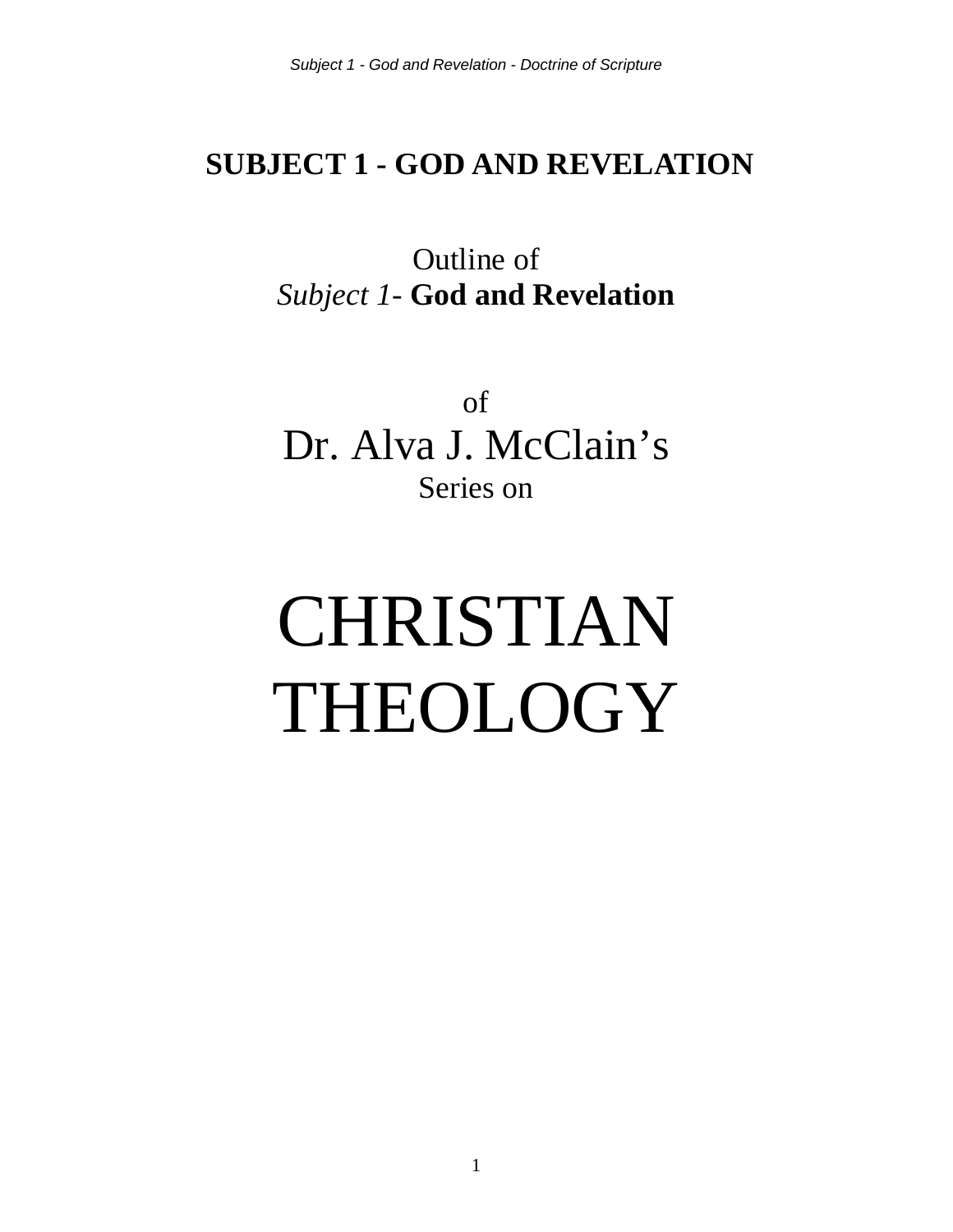*Subject 1 - God and Revelation - Doctrine of Scripture*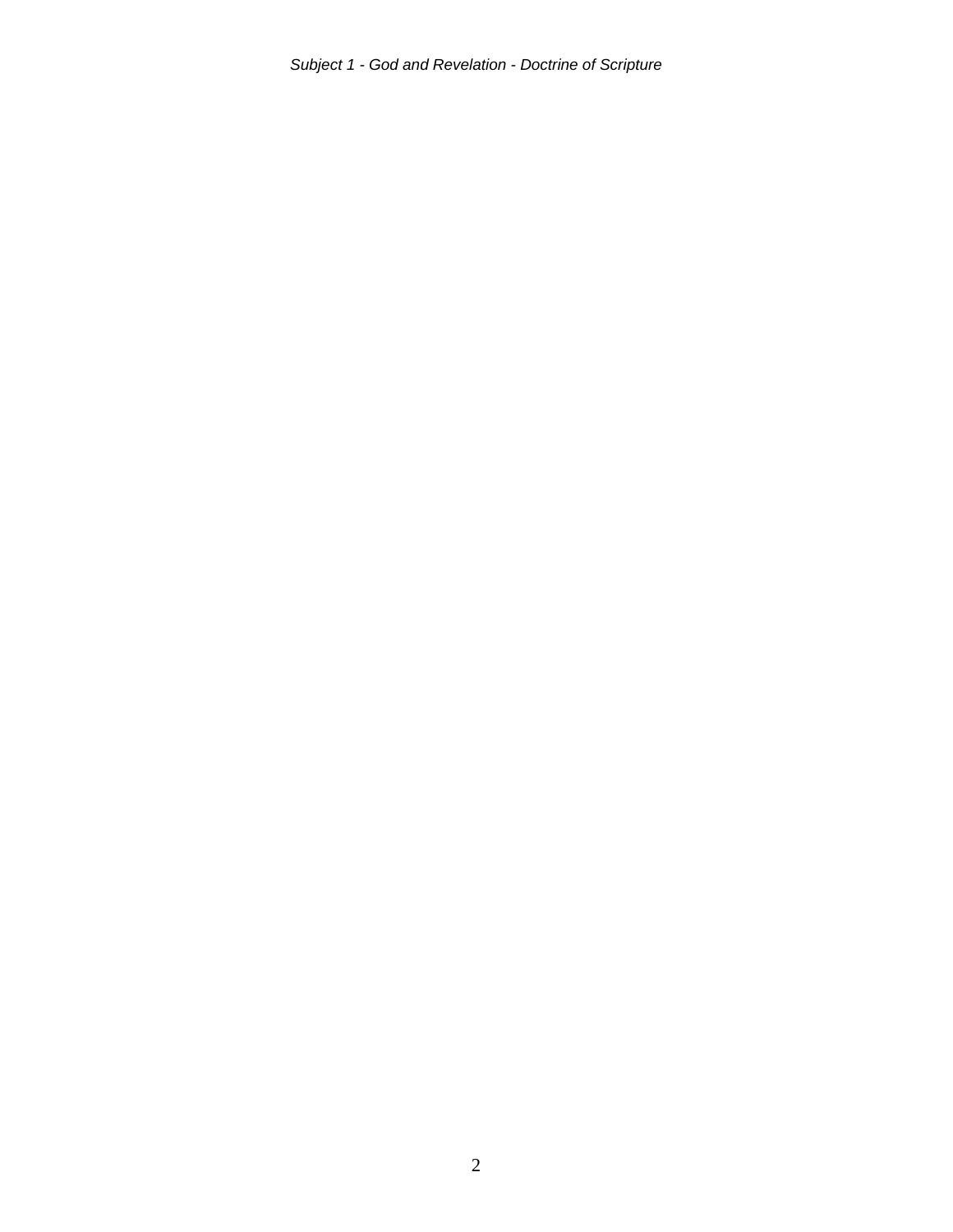#### Doctrine of scripture

#### INTRODUCTION

- 1. Purpose of this study:
- 2. The Biblical Claim:
- 3. The Five Main stages in The Divine Work:

# I. A WORK OF PREPARATION: GOD PREPARED THE WRITERS

- 1. Why the writers were important:
- 2. How God prepared the writers in general:
- 3. Their preparation in particular: cf. Examples

#### II. A WORK OF REVELATION: GOD REVEALED THE MATERIAL

-Also a varied and complex work – of. Heb. 1:1 -There are at least nine – "ways" of Revelation

- 1. Exodus 33:11
- 2. Exodus 31:18
- 3. Genesis 40:41
- 4. Ezekiel 1:1
- 5. Psalm 51
- 6. Hebrews (Book)
- 7. Romans 1:20-21
- 8. I Corinthians 10:6, 11
- 9. II Peter 1:21

#### III. A WORK OF INSPIRATION: GOD INSPIRED THE WRITING

- 1. Revelation is not enough why?
- 2. The Term "Inspiration" describes this twofold work. -2 Timothy 3:16
- 3. Inspiration has to do with the "Record", rather than act of Revealing -Discuss later in full

#### IV. A WORK OF PRESERVATION: GOD PRESERVES THE RECORD

- 1. Importance of this:
- 2. Bible speaks of this work:

Deut. 10:5 Jer. 36:27, 32 Rom. 3:1-2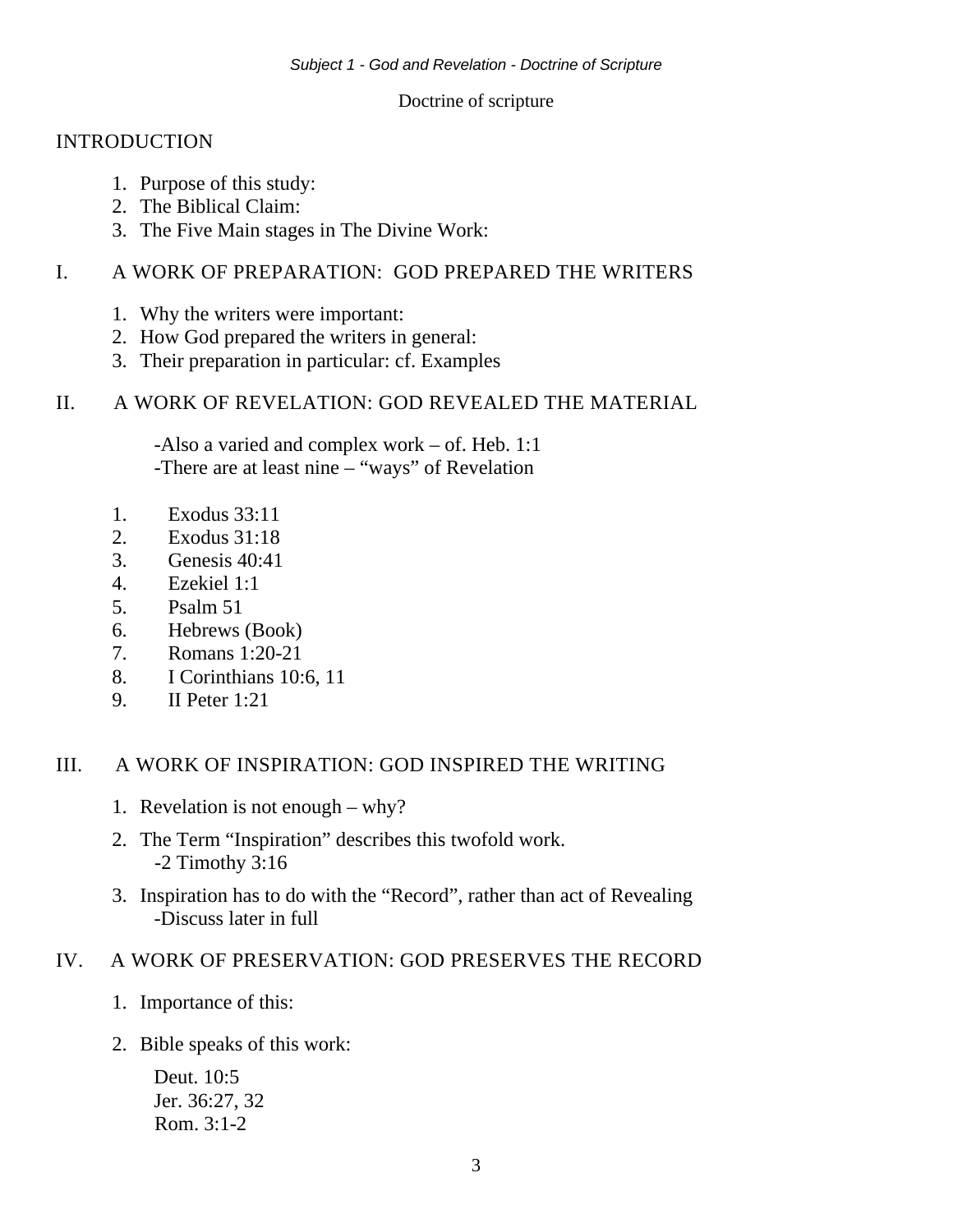- 3. Mainly a providential work cf. Examples
- 4. But viewed in its Continuance the work is miraculous

cf. Isa. 40:6-8

# V. A WORK OF INTERPRETATION: GOD INTERPRETS THE MEANING

- 1. First four stages not enough to bring Rev. from God to man. Luke 24:25-27 Acts 8:30-35
- 2. Only God can interpret His own Rev. Luke 24:27 ARV John 16:7-8, 13 1 Cor. 2:10-12, 14-16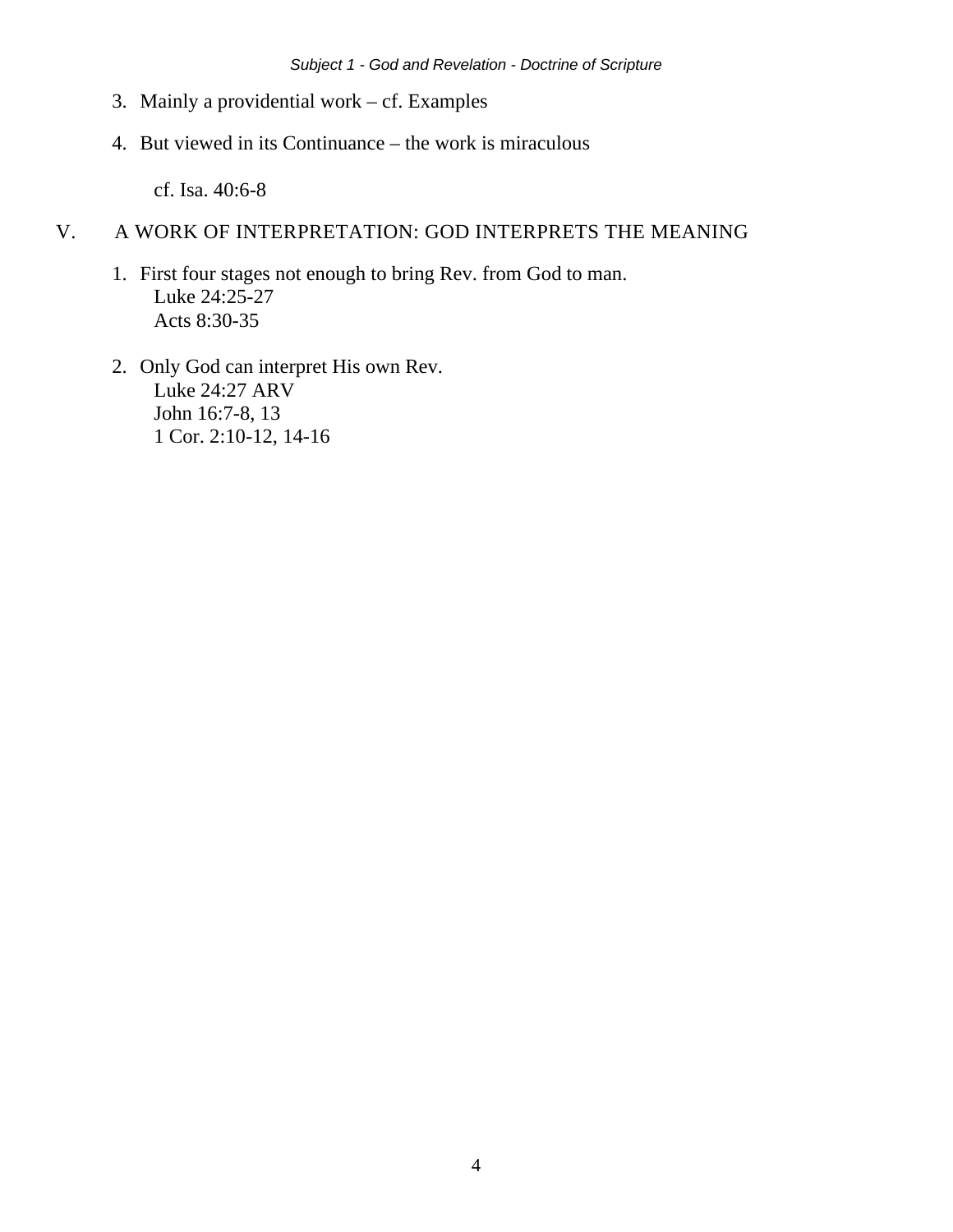# **DOCTRINE OF INSPIRATION OF THE BIBLE**

#### INTRODUCTION:

- 1. Any discussion of this subjects involves three questions:
	- 1. Is the Bible inspired?
	- 2. What is the nature of this "inspiration"?
	- 3. What is the extent of the Bible's inspiration?
- 2. These questions are different in character.

The first is non-technical and most men would agree that the Bible is

"inspired" in some sense. But when we ask what the nature of this inspira-

tion is, and how far does it extent, we meet many different and conflicting

theories. Several of these may be briefly considered:

- 1. The Ordinary Theory:
- 2. The Limited Theory:
- 3. The Degrees Theory:
- 4. The Dynamic Theory:
- 5. The Moral Theory:
- 6. The Mechanical Theory:
- 3. Our method will be to set these theories aside and formulate our doctrine on the basis of the testimony of the Book itself. To begin we shall tentatively define Inspiration as simply "true" or "Trustworthy". Is the Bible inspired?
- 4. The lines of proof for the Inspiration are both numerous and convincing:
- 5. The crowning proof of the Bible's inspiration is found in the testimony of Christ Himself.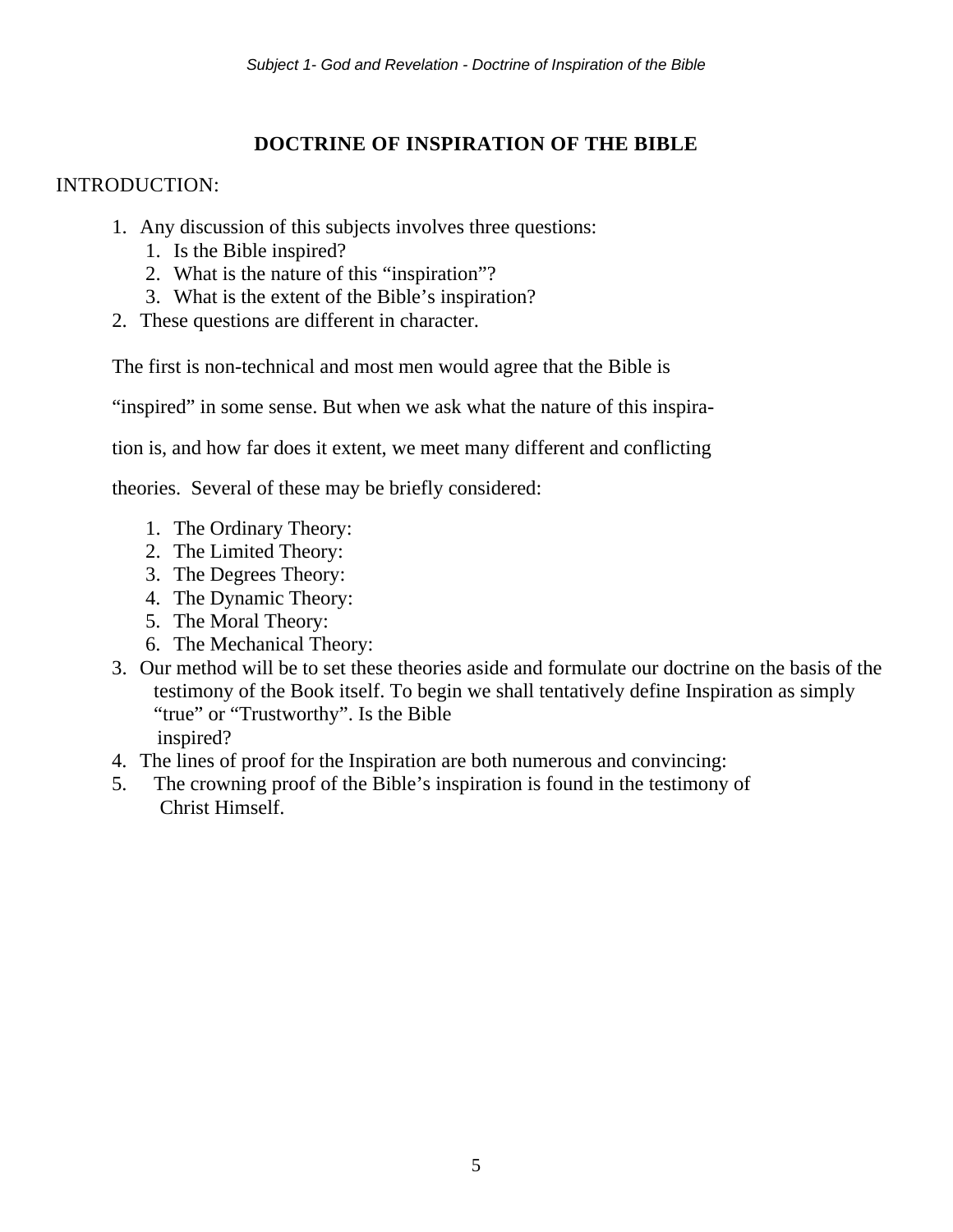#### I. TESTIMONY OF CHRIST TO THE INSPIRATION OF THE BIBLE

#### A. TO THE OLD TESTAMENT

1. Christ displays perfect familiarity with the Old Testament.

(1) He constantly refers to the Old Testament: These references seem to cover whole period of Old Testament history:

| Matt. | 19:4     | John  | 6:49        |
|-------|----------|-------|-------------|
| ,,    | $19:5-6$ | ,,    | 3:14        |
| ,,    | 23:35    | Matt. | 12:3        |
| ,,    | 24:37    | ,,    | 6:29        |
| ,,    | 24:38    | Luke  | 4:25        |
| ,,    | 11:23    |       | Matt. 12:40 |
| John  | 8:56     | ,,    | 12:41       |
| Mark  | 7:9      | ,,    | 12:42       |
| ,,    | 12:26    | ,,    | 23:35       |

(2). He continually quotes from the O.T.

cf. The formulae: "It is written"

"Have ye not read?"

(3). He makes many indirect allusions to the O.T.

-Many things He taught – not original - derived from O.T.

| 4:17               |    |              |                                                                                              |
|--------------------|----|--------------|----------------------------------------------------------------------------------------------|
| 3:5                |    |              |                                                                                              |
| Matt. 8:10-11      |    |              | Isa. $49:5-6, 12$                                                                            |
| $13:25-27$<br>Luke |    | Psa. 6:8     |                                                                                              |
| 9:36               |    |              |                                                                                              |
| 10:34-36           |    | Mic. $7:4-6$ |                                                                                              |
| 23:37              |    |              |                                                                                              |
| 10:38-42           |    | Psa. 27:4    |                                                                                              |
| 11:20              |    | 8:19         |                                                                                              |
| 12:48              |    |              |                                                                                              |
| $14:7-11$          |    |              | Prov. $25:6-7$                                                                               |
| 14:20              |    |              |                                                                                              |
| 12:8               | ,, | 15:11        |                                                                                              |
|                    |    |              | Dan. 2:44<br>Ezek 36:25-27<br>Num. 27:15-17<br>Ruth 2:12<br>Ex.<br>Lev. $5:17$<br>Deut. 24:5 |

(4). Mind so saturated with O.T. that He often expressed His own feelings in language of O.T.

#### cf. Matt. 27:46

2. Christ always assumes that Scripture is of God and hence final in authority.

Mark 7:9-13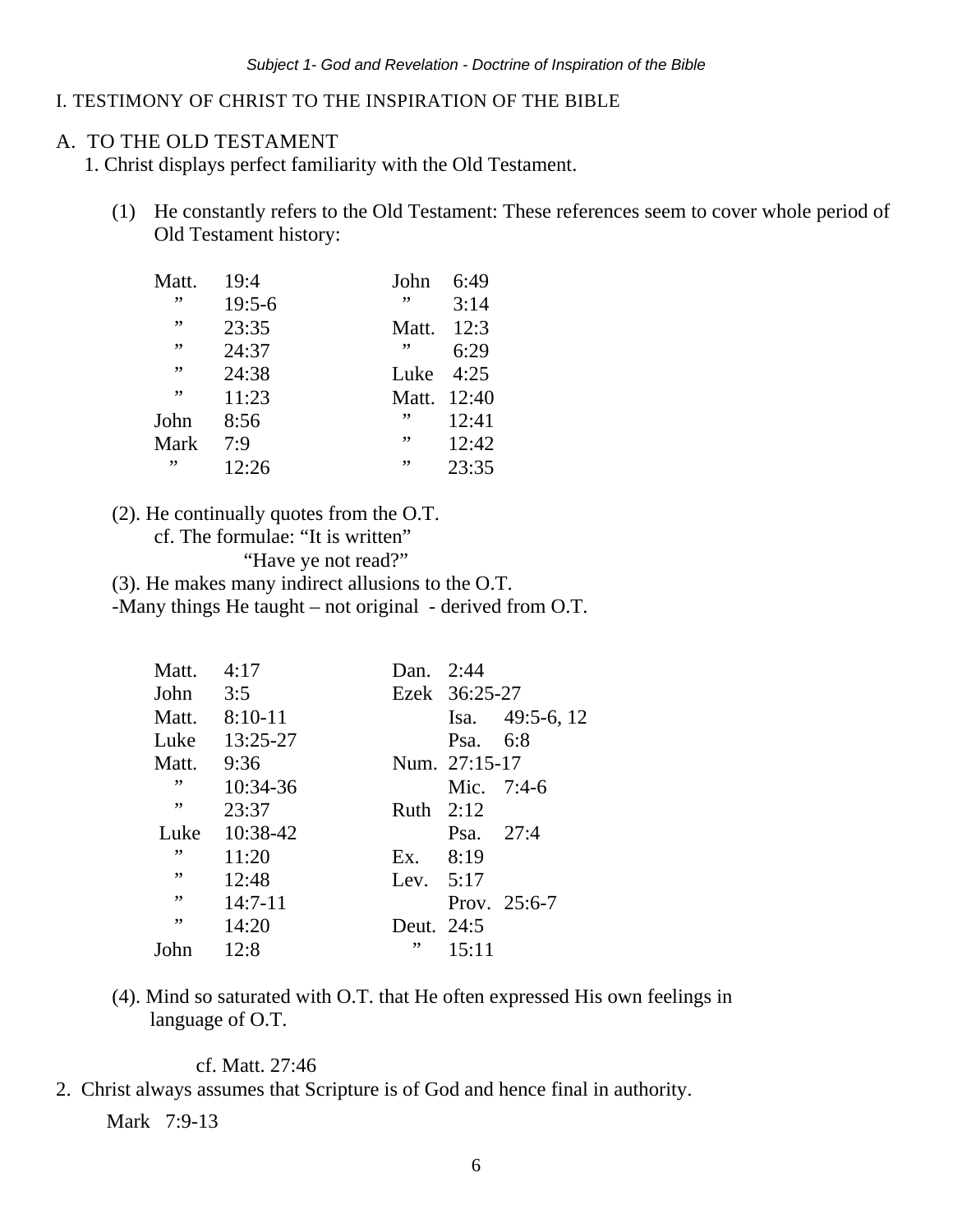Luke 10:25-28

Matt. 22:29

John  $10:35 - arg$ .

3. Christ always assumed that Old Testament prophecy must be fulfilled.

(1) Events which have taken place, He explains as the fulfillment of O.T. prophecy

 Mark 14:49 John 13:18 John 17:12

(2) On basis of Old Testament prophecy, He confidently predicts other events still future:

> Matt. 26:31 Matt. 21:42 Matt. 26:64-65

(3) Makes it the supreme function of His ministry to fulfill O.T. prophecy:

 Matt. 5:17 Matt. 26:24 John 19:28-30

4. Christ always assumes that the miraculous events of the O.T. actually took place.

| (cf., 11 great miracles) |       |               |             |  |  |
|--------------------------|-------|---------------|-------------|--|--|
|                          | Matt. | $19:3-6$      | John $3:14$ |  |  |
|                          |       | Luke 17:26-27 | Luke $4:25$ |  |  |
|                          | Luke  | 17:28-29      | Luke $4:27$ |  |  |
|                          | Luke  | 17:31-32      | Matt. 12:40 |  |  |
|                          | Luke  | 20:37         | Matt. 12:41 |  |  |
|                          | John  | 6:49          |             |  |  |

5. Christ displays His own personal faith in the O.T. by leaning upon its statements in the great crises of spiritual conflict.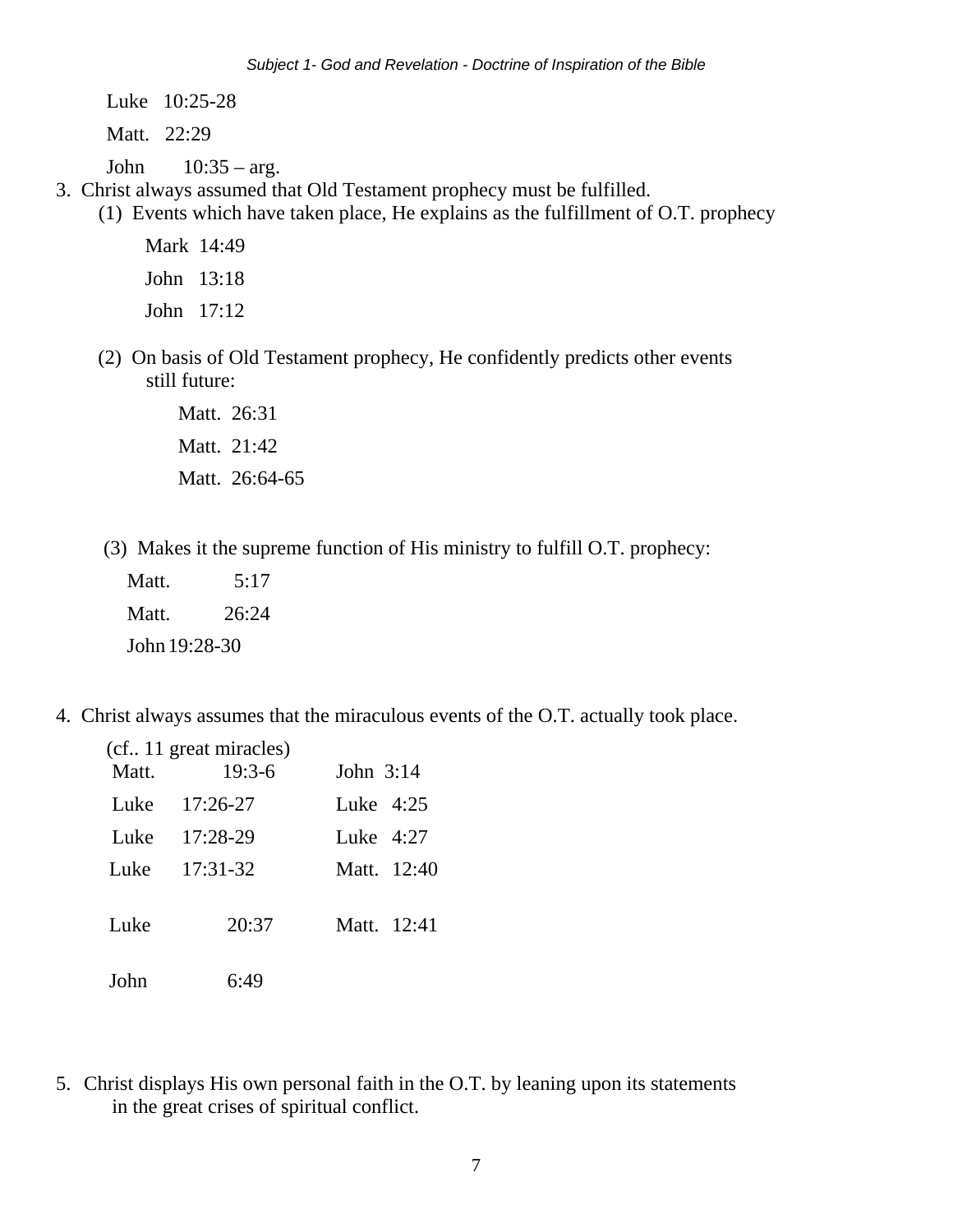Read Matt. 4:1-10 Argument:

6. Christ makes no distinction between various parts of O.T.

cf. Theories of Inspiration:

- Contra Matt.  $5:18$  Luke 24:25-27 John 10:35
- 7. The very silence of Christ reveals His estimate of the O.T.

Argument:

Question: Did Christ have the same O.T. that we have in our Bibles today?

- (1) External Evidence indicates that the Books were the same, though different in order.
	- cf. Josephus and other sources ISBE Canon of O.T.)
- (2) Internal Evidence also exists:

 cf. Luke 24:44 cf. Matt: 23:35 Luke 11:51 Argument:

#### B. CHRIST'S TESTIMONY TO THE NEW TESTAMENT INTRODUCTION:

- (1) Was any of the N.T. written while Christ was on earth?
- (2) Is Christ a competent witness to the Inspiration of Scripture before it was written?
- 1. When Christ went to His death, He declared He was leaving Revelation unfinished. Why?
	- John 16:12 " 13:7a
- 2. He promised that this Rev. would be completed at a certain time.
	- John 16:25 (ARV) John 16:13a (ARV)
- 3. He chose certain men through whom He would made this Rev.

 John 16:13  $"$  15:26-27 Acts 1:8  $9:4-6, 15$ 

4. He outlined in advance the general content of this Rev.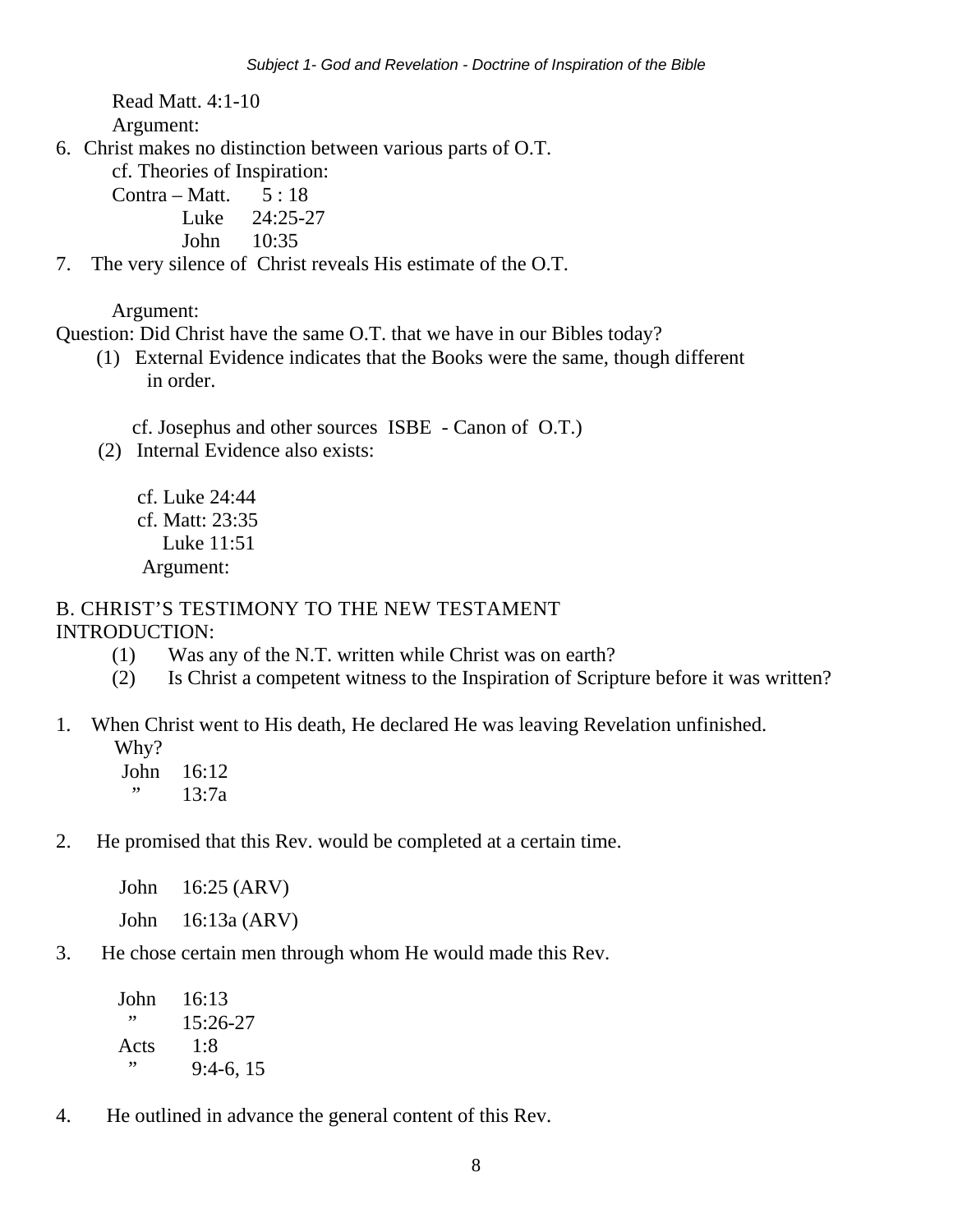| John | 14:26    |
|------|----------|
| ,,   | 16:14-15 |
| ,,   | 16:13b   |
| ,,   | 16:13a   |

- 5. Knowing in advance what would be spoken and written under the guidance of the Holy Spirit, He gave to these future words the same authority as His own.
	- Matt. 10:2, 14-20 John 15:20  $"$  17:18  $"$  17:20

- Argument:

6. What about those N.T. writers not of the 12 Apostles? Who? (1) In Early Church there were prophets as well as Apostles.

> Acts 11:27, 13:1, 15:32 Eph. 4:11

(2) These prophets received new revelation from the Holy Spirit.

Eph. 3:5 - Arg.

(3) These N.T. prophets wrote Scripture.

Rom. 16:25-26 Arg.

 (4) As Paul was chosen by the Lord after His ascension, so these prophets evidently were chosen.

I Cor. 12:28

- (5) Historical Argument: The writings of these prophets were accepted as Scripture by the early churches in an age presided over by the Twelve. Since Christ directly chose the Twelve, His authority reaches down Historically to those whose writings were accepted by the Twelve.
- CONCLUSION: Although the testimony of Christ to the N.T. seems less direct than in the case of the O.T., yet it should be clear that He would not have regarded the N.T. as of less value than the O.T. which in certain respects it superseded.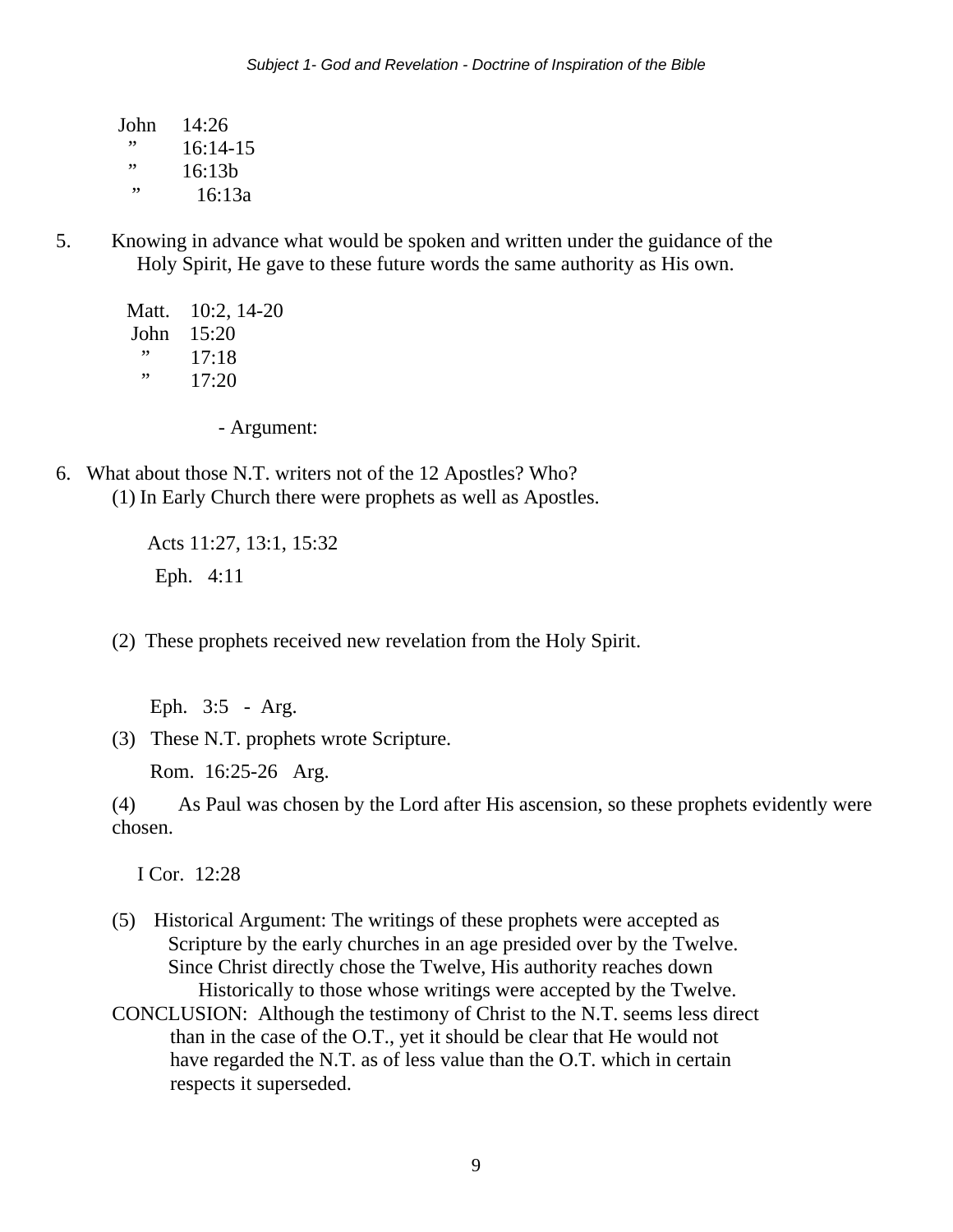# C. VALUE OF CHRIST'S TESTIMONY

# INTRODUCTION

(1). No scholar has ever denied successfully that the recorded testimony of Christ supports the most absolute and sweeping doctrine of Biblical Inspiration.

 (2). The only alternative, therefore, left to dissenters was to advance certain theories which were intended to invalidate the force of His testimony. We shall consider three of these:

# 1. THE AGNOSTIC THEORY:

- How do we know Christ said what is recorded of His words?
- Answer :
	- (1) How do we know anything in history?
	- (2) Even merely human testimony is worth something.

# 2. THE ACCOMODATION THEORY:

- Our Lord knew Scriptures contained many errors, but because the people to whom He spoke believed otherwise, He accommodated His teaching to their mistaken ideas in order not to offend.

- Answer:
	- (1) Such a theory destroys the moral character of Christ.
	- (2) He corrected errors of His hearers instead of acquiescing in them.
	- (3) Consider His attitude toward Scripture in the Temptation!

# 3. THE KENOSIS THEORY:

- Explanation:
	- (1) Takes name from Greek verb in Phil. 2:7.

(2) Contends that by this act Christ emptied self of omniscience, thus becoming liable to error during days of flesh.

- (3) Alleges support in such texts as Luke 2:52, Mrk. 13:32
- Answer:
	- (1) We must admit a real Kenosis involving some kind of self-imposed limitation.
	- (2) Limited knowledge does not necessarily involve the teaching of error.
	- (3) Christ claimed infallibility for all His own utterances. John 8:26-29, 45-46 Luke 9:26
	- (4) The Kenosis, rightly understood, becomes a guarantee of His infallibility while on earth. John 12:48-49
	- (5) Christ's testimony remains unchanged after Kenosis is past. Luke 24:25-27, 44-45 Rev. 2:14, 20, 27, 3:7, 22:16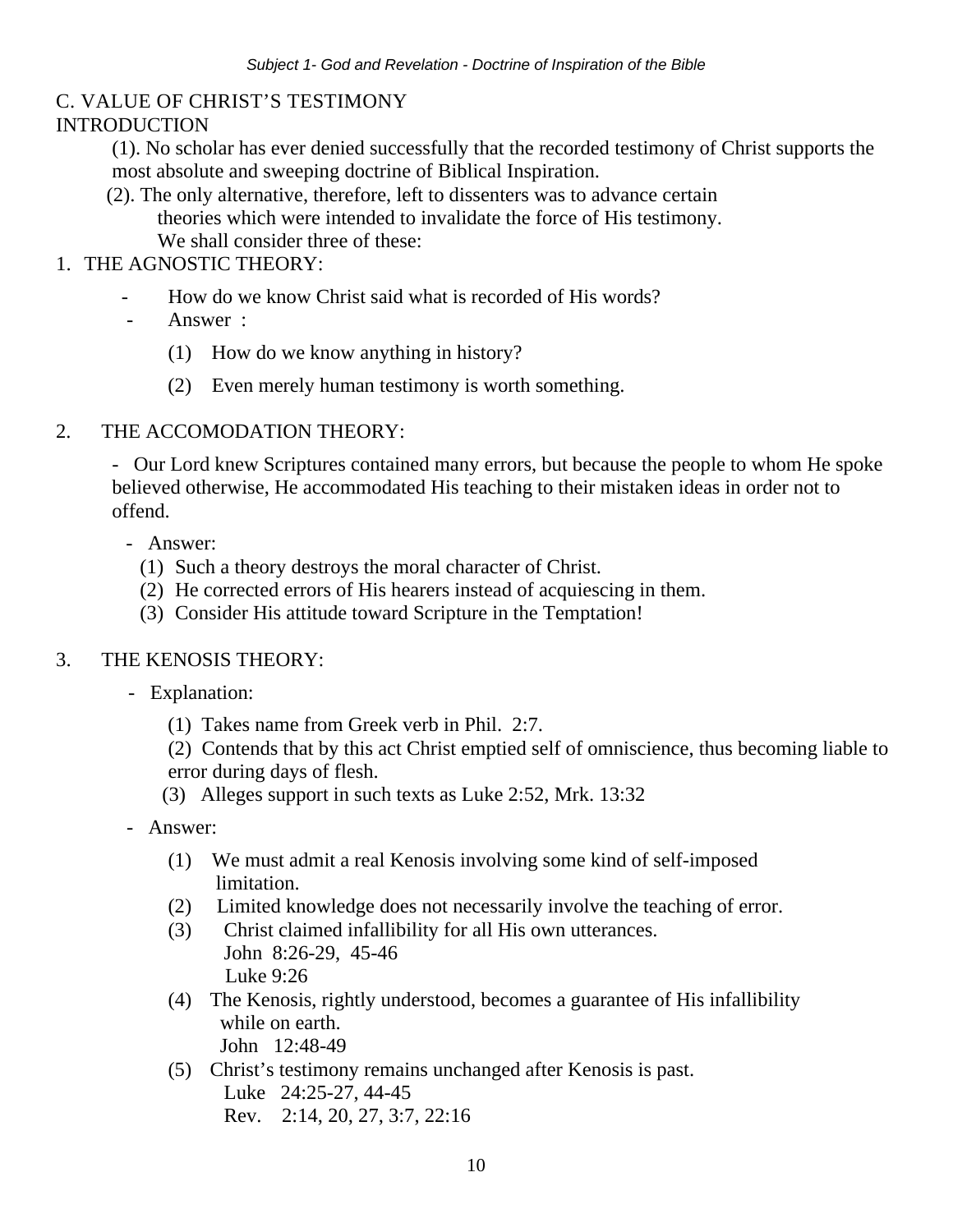#### CONCLUSION TO 1

- 1. Christ's testimony supports most absolute doctrine of Inspiration.
- 2. This testimony cannot be invalidated without logically putting a question mark after all recorded history.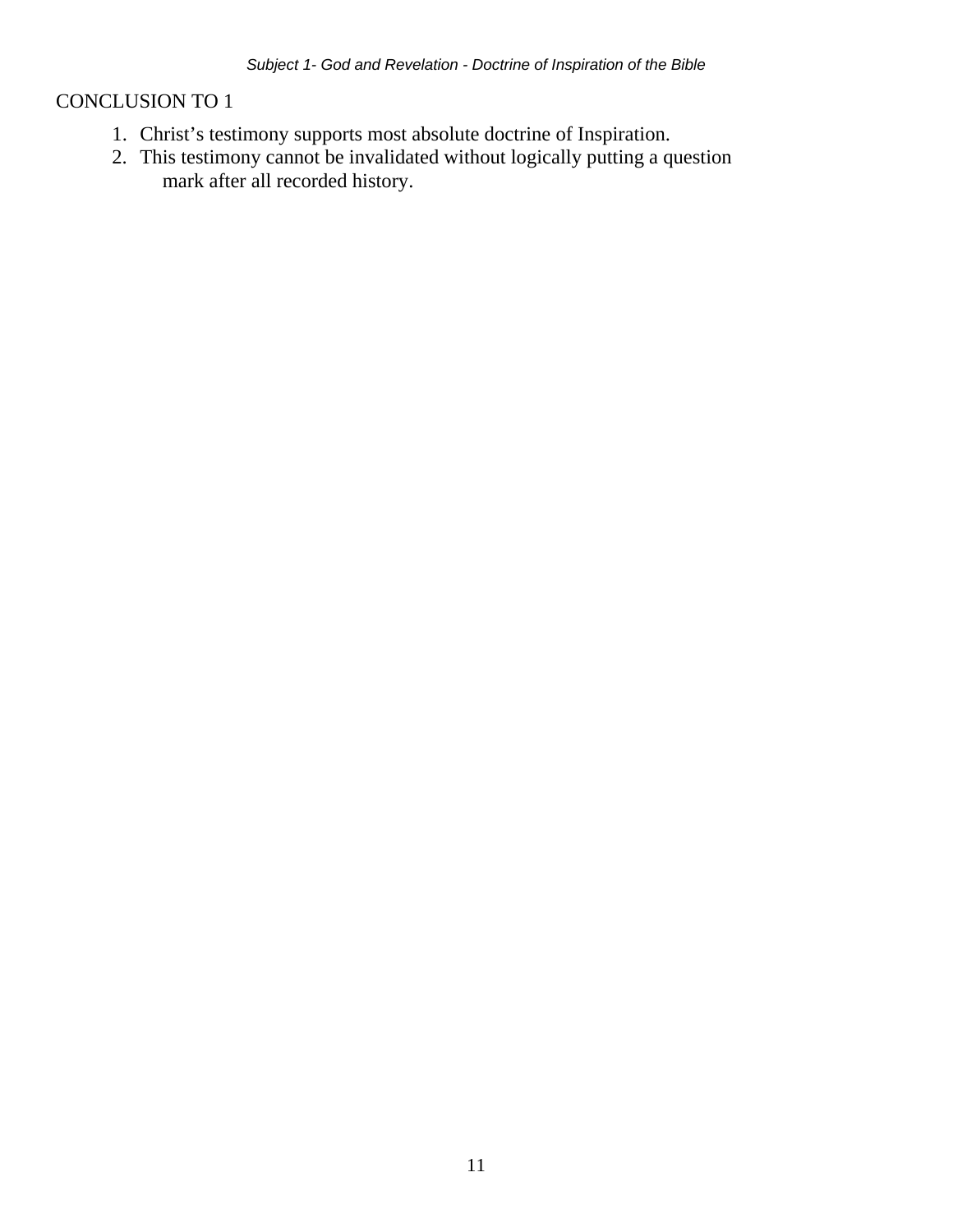#### II. THE TESTIMONY OF THE BIBLE WRITERS.

Introduction:

Did other men display any consciousness of special divine authority in what they wrote?

#### A. THE OLD TESTAMENT WRITERS

1. Note the use of certain authoritative formulas:

"Thus saith the Lord" – "The Lord spake" – over 2,000 times

cf. Exodus 5-14, first verses

2. Isaiah 20 times declares his writings are "the word of the Lord"

cf. 1:10

3. Jeremiah almost 100 times says, "The word of the Lord came unto me."

cf. 1:1

4. Ezekiel makes same claim 60 times.

cf. 3:16

 5. Daniel claims his writings are a record of words and visions from God. cf. 9:21-23; 10:10-11

 6. Hosea, Joel, Jonah, Micah, Zephaniah, Haggai, and Zechariah, all begin writings with "the word of the Lord came unto me."

 7. Malachi, small book of only four chapters, uses phrase "saith the Lord" 25 Times, cf. 1:1-2

#### B. THE NEW TESTAMENT WRITERS

| 1. Matthew | 1:1                                                               |
|------------|-------------------------------------------------------------------|
| 2. Mark    | 1:1                                                               |
| 3. Luke    | $1:1-4$                                                           |
| 4. John    | 20:31; 21:24-25; Rev. 1:10; 2:7, 11, 17,29; 3:6, 13, 22           |
| 5. James   | 1:1                                                               |
| 6. Jude    | $1:1-4$ ARV                                                       |
| 7. Peter   | 2 Pet. 3:1-2                                                      |
| 8. Paul    | 1 Cor. 2:13; 14:37; I Thess. 2:13; 5:27; 2 Thess. 3:14            |
| Question:  | Did any of the New Testament writers recognize writings of others |
|            | as Scripture?                                                     |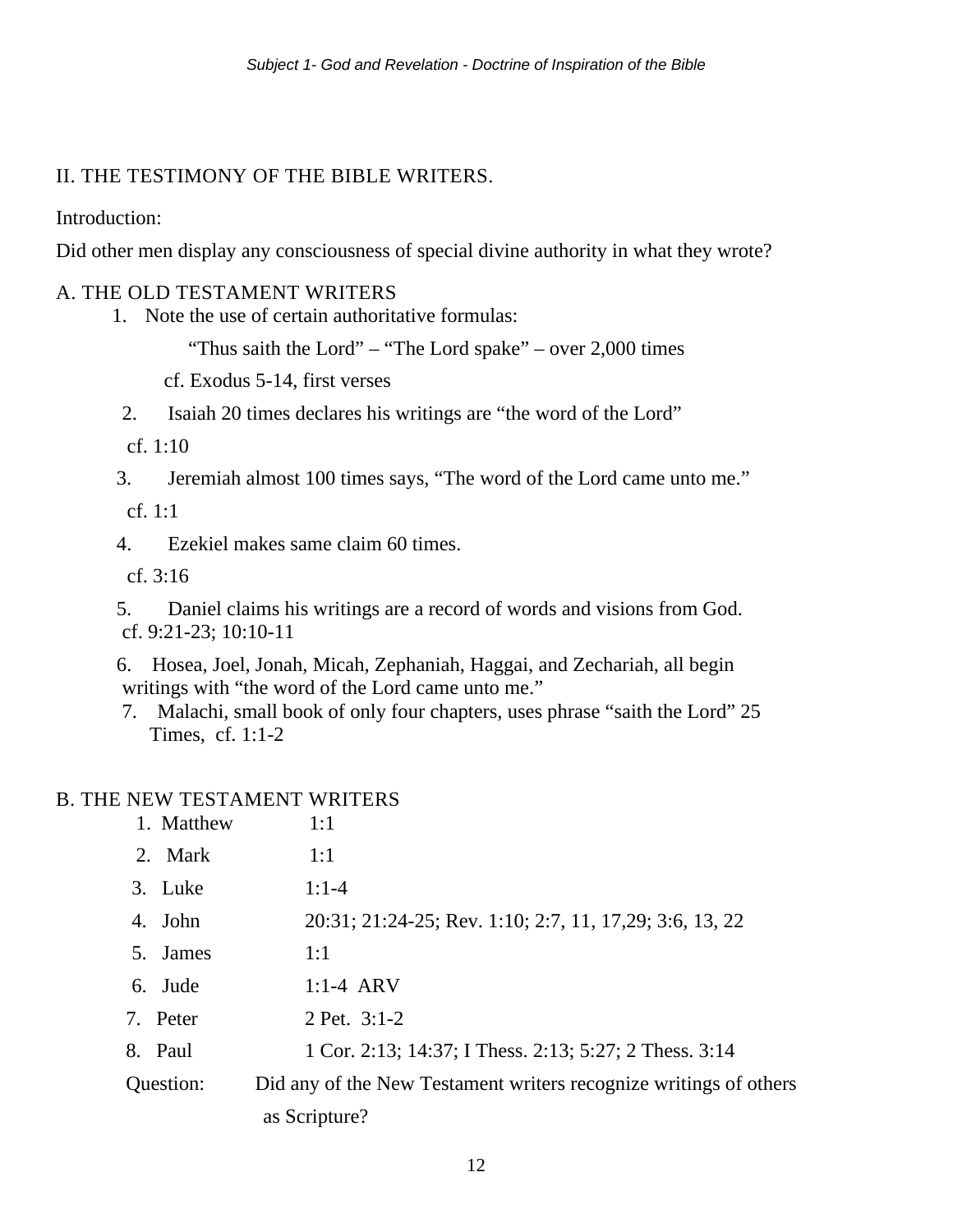2 Pet. 3:15-16 I Tim. 5:18 with Luke 10:7

#### III. THE NATURE OF INSPIRATION

#### Introduction:

We have been using "Inspiration" thus far as roughly equivalent to "trustworthy." Let us now ask more precisely, "What is this that we call Inspiration?"

# 1. THE ENGLISH WORD "INSPIRATION."

In the A.V. it occurs only in Job 32:8 and 2 Tim. 3:16.

 The A.R.V. changes Job 32:8 to "breath" (properly), and 2 Tim. 3:16 to "inspired of God." Thus the noun disappears from the English Bible.

 The A.V. "given by inspiration" is from Wycliff, "Inspired of God" from Tyndale. Both are misleading.

# 2. THE GREEK WORD IN 2 Tim. 3:16 - Theopneustos from Theos plus pneo.

Therefore, "God-breathed" would be a literal rendering.

 Probably no Greek term could have more strongly asserted Scripture to be the direct product of God. For the "Breath" of God in the Bible is a symbol of His almighty creative word. cf. Psa. 33:6; Gen. 2:7.

 Hence when Paul asserts that Scriptures is "God-breathed," he is placing Scrip ture in the same category as the "heavens" and the "spirit" of man. All three are in a real sense "God-breathed," that is, the direct product of Almighty God.

 Viewed etymologically, "inspired" is a poor English term for the Pauline idea. "Out-spired" would be more accurate if there were such a word. For the idea is not that Scripture was something written by men into which God breathed some divine property, but rather Scripture is something that God "breathed-out" as the very word of God.

 However, the term "Inspiration" is so firmly entrenched in our theological language that it cannot be set aside. The better course is to adopt the term and then define it in accordance with the Greek word in its Biblical context.

# 3. THE PROBLEM OF TRANSLATING 2 TIM. 3:16

A.V. renders "All Scripture is given by inspiration of God and is profitable."

A.R.V. renders "Every Scripture of God is also profitable."

 The A.V. makes the direct assertion that all Scripture is inspired of God, while A.R.V. seems to suggest that if a Scripture is inspired of God, it is also profitable, thus intimating that some Scripture may not be inspired.

The Greek grammatical construction seems fairly simple – "pasa graphe theopneusto;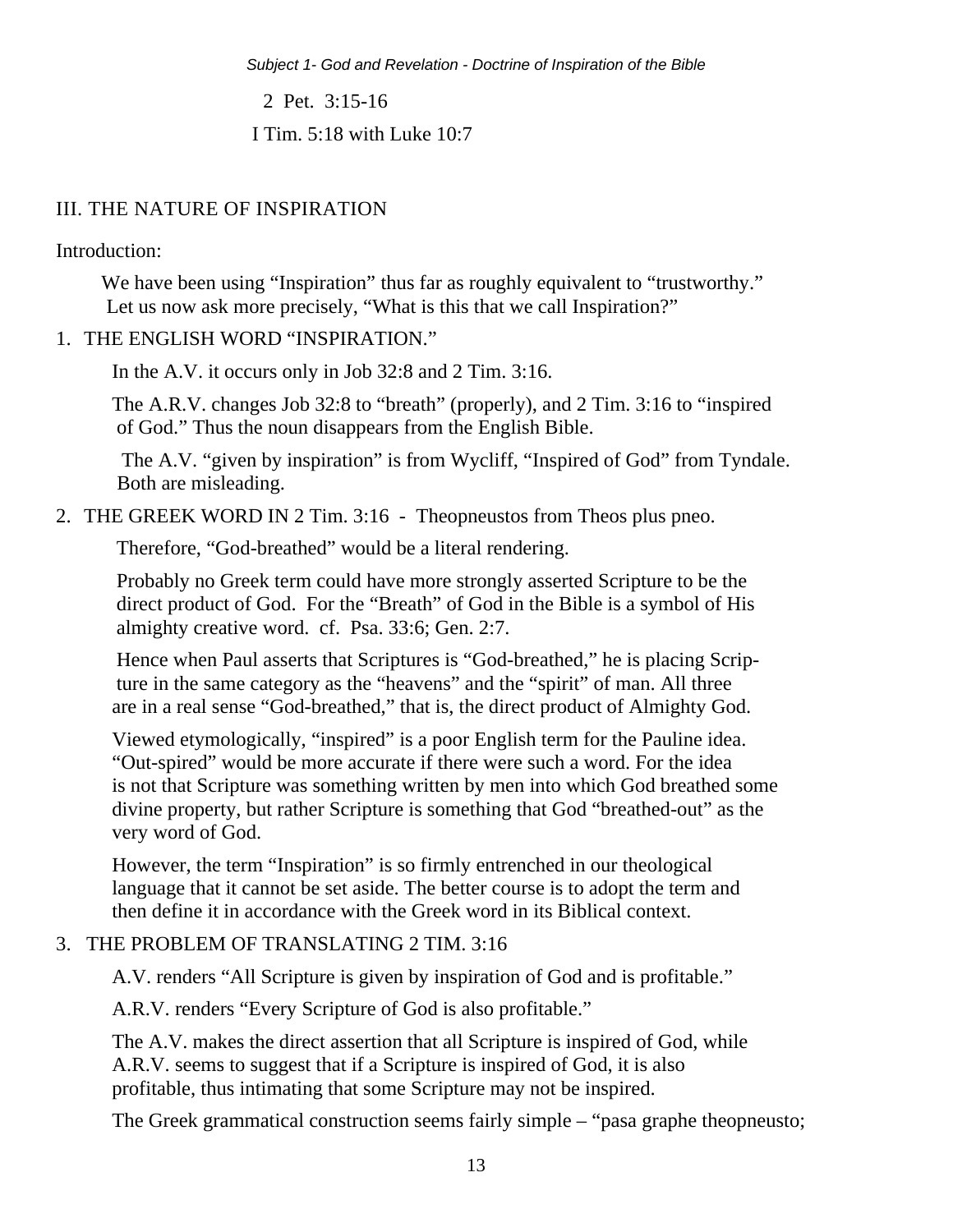kai ophelimas." What we have here are two adjectives joined by the conjunctions- "inspired and profitable." And these adjectives both either belong to the subject or to the predicate. But the revisers violently sunder them and turn the con junction into an "also."

 Dr. S. P. Tregelles (1813-1875) has declared that there is not a solitary instance in any classic author, or in the New Testament, where two adjectives, as "inspired and profitable," connected by a conjunction as these are, and either both belonging to the subject or both belonging to the predicate, are violently sundered, and the conjunction manipulated into a senseless "also."

The same great scholar said of the attempts in his day to set aside the common rendering of this verse, "In the year 1839 I called it much misspent labor and false criticism, and so advisedly I call it still."

Bishops Hoberly and Wordsworth and Trench, as members of the revision committee, expressly disclaimed any responsibility for the revised rendering. Dean Burgon called it "the most astonishing, as well as calamitous literary blunder of the age."

Dr. Scrivener, the great critic, said: "It is a blunder such as makes itself hopelessly condemned."

It is claimed that the A.R.V New Testament contains at least eight instances of similar Greek construction, yet this is the only next where the revisers adopted such a rendering. Cf. Heb. 4: 12 for an instance.

But even if we should adopt the A.R.V., the text does not mean what the critics would like. Warfield explains it as follows: "Every Scripture, seeing it is God-breathed, is also profitable."

# 4. A DEFINITION OF INSPIRATION AS USED IN 2 TIM. 3:16.

To say that all Scripture is inspired of God is to say that all Scripture is the direct product of the creative breath of God. This is exactly what we might expect it the Bible can be said to be God's word. God's word is that which He has spoken, that is, breathed out. Yet we must not forget that what is Godbreathed is graphe, i.e., the sacred writing, not the spoken word.

#### 5. ON THE BASIS OF 2 TIM. 3:16, CERTAIN CONCLUSIONS CAN BE DRAWN:

- A. Inspiration is not merely a heightened form of spiritual illumination. The Latter is (1) Common to all Christians; (2) Subject to degrees; (3) Always continuous to some extent. But inspiration is not common to all Christians, not subject to degrees, and certainly not continuous. If it were, the writing of Scripture ought not to be too rare or difficult!
- B. Inspiration is more than revelation in the strict sense of the term.

Revelation is God's activity in communicating truth to the human mind. Inspiration is God's activity in producing a record of the Revelation. Dr. Chalmers put the distinction thus: Revelation is the inflow to the agent. Inspiration is the outflow to others in a record.